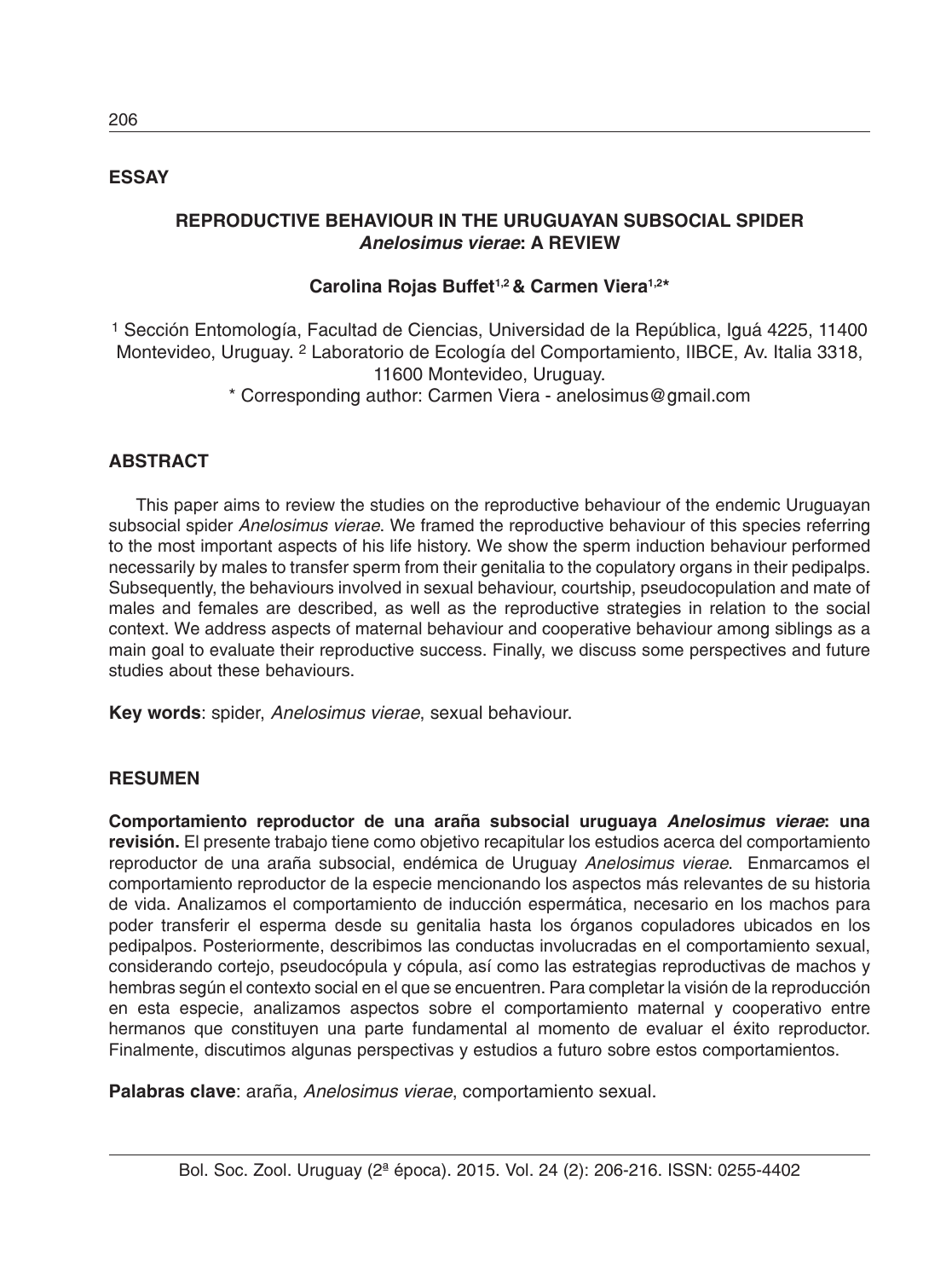#### **INTRODUCTION**

Social behaviour and its evolution have been studied with great emphasis by many entomologists, mainly from the 1970s (Wilson, 1971). This is because insects are an excellent model given that some species have complex societies with castes and division of labour. Many years later, other arthropods with different types of sociality in relation to insects have also been studied (Kullman, 1972; Uetz & Hieber, 1997; Lubin & Bilde, 2007; Foelix, 2011).

Social behaviour in spiders has attracted attention because the vast majority are solitary, territorial and cannibalistic. Approximately 60 species, of 45.674 described (World Spider Catalog, 2015), live in some kind of sociality (Avilés, 1997, Uetz & Hieber, 1997). Most of the studies on social spiders have focused on cooperative behaviours such as parental care, nest building and prey capture (Brach, 1975; Christenson, 1984; Gundermann, 1997; Ebert, 1998; Jones & Parker, 2002; Ghione *et al.*, 2004).

However, there are few studies on sexual behaviour and reproductive aspects of social spiders (Lubin, 1986; Smith, 1997; Erez *et al*., 2005; Klein *et al.*, 2005; Pruitt & Riechert, 2009, 2011; Pruitt *et al.*, 2011, Viera, 2011). This may be because at first glance the sexual behaviour of social spiders may be boring when compared to solitary spiders. In solitary species there may be high risk of mortality through their predacious potential mate; males may be killed by the female during courtship, copulation or after copulation (Schneider & Andrade, 2011). So, in this scenario, the courtship of solitary spiders males may be prolonged, involve bridal gifts and males may copulate while females are eating (Schneider & Andrade, 2011). However, in social spiders the male courtship behaviour does not involve inhibition of aggressive females because social spiders have tolerant habits (Kullman, 1972; Buskirk, 1981; Bilde & Lubin, 2011).

*Anelosimus* (Family: Theridiidae) is one of the genus that include solitary, subsocial and quasisocial species. In subsocial spiders the offspring of a female keep together in a common nest part of their life cycle and at some point they disperse, while in the quasisocial spiders they stay together throughout their life cycle (Avilés, 1997). The general accepted hypothesis is that quasisocial spiders evolutionarily derived from subsocial ones (Avilés, 1997). The genus *Anelosimus* contains species of different degree of sociality, from solitary to social ways of life. Therefore, subsocial *Anelosimus* spiders are an appropriate model for the evolutionary study of sociality.

In Uruguay lives the endemic subsocial spider *Anelosimus vierae* Agnarsson, 2012. Research on this species has included studies of cooperative, maternal and sexual behaviour (Ghione *et al*., 2004; Albo *et al*., 2007; Viera *et al*., 2007a, 2007b; Viera & Albo, 2008; Cayafa *et al*., 2011; Lorieto *et al*., 2010 Gómez *et al*., 2015; Da Rocha Dias & Viera, in prep.). This revision aimed to update the reproductive behaviour and also provide original data of the Uruguayan subsocial spider *A. vierae*. This update will be useful to detect the gaps in our knowledge about the sexual behaviour of this species and will be the starting point to compare it with that of species with different grades of sociality.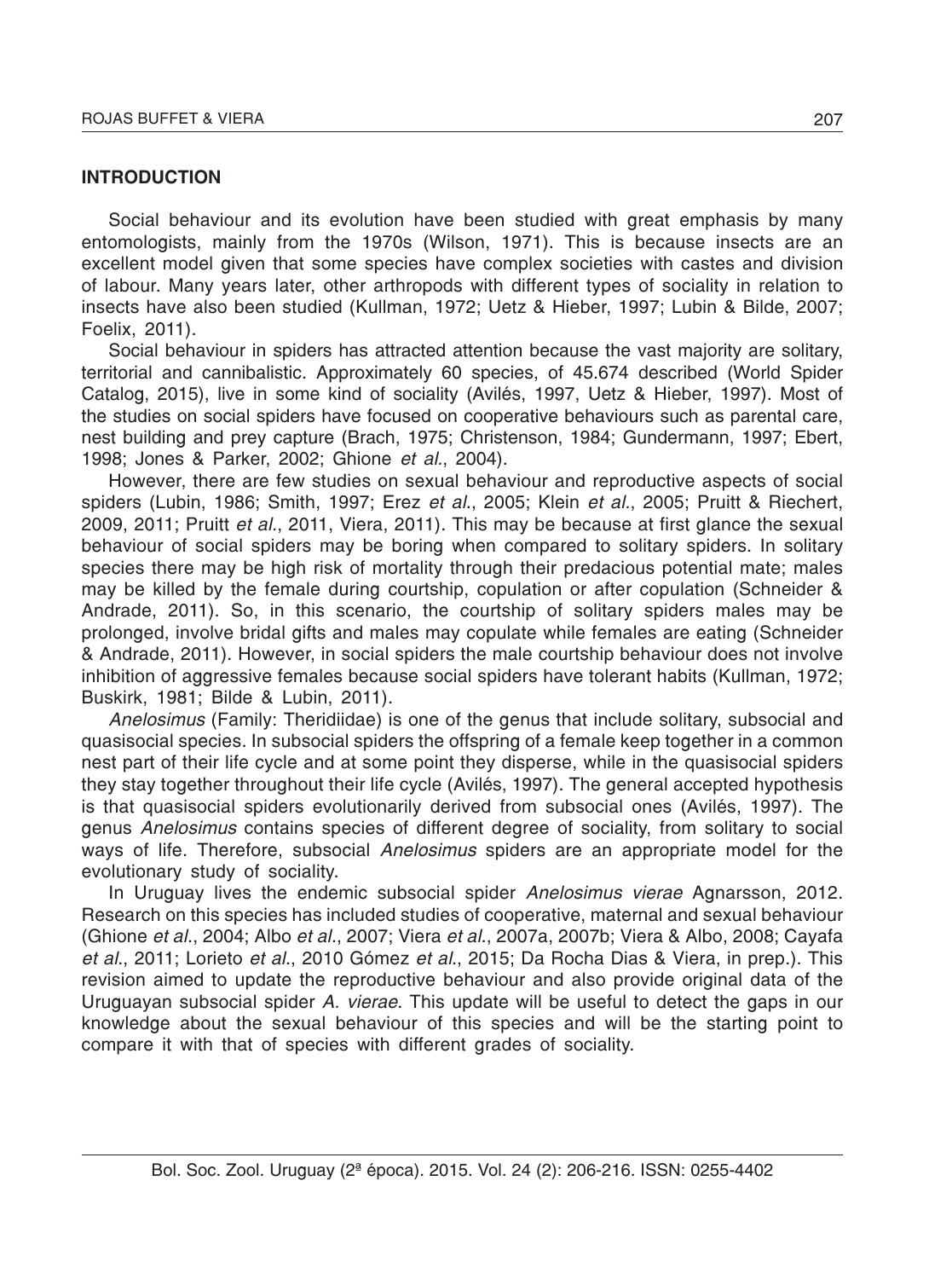

**Fig. 1.** Nest of *Anelosimus vierae*.

## *Anelosimus vierae* **LIFE HISTORY**

*A. vierae* is a subsocial spider from Uruguay. Its taxonomic status was problematic until recently; it was called *Anelosimus* cf. *studiosus* because is morphologically similar to *Anelosimus studiosus*, its North American congener (Levi 1956 and 1963). Agnarsson (2012) resolved it status as a new species based on molecular analysis and behavioural data.

*A. vierae* builds nests in the lower part of the evergreens with dried leaves and silk (Fig. 1). Each nest is composed of a mother and her first and second offspring that live during the summer and part of the autumn (December-May) (Viera *et al.*, 2007a). The mother cares for the young, and juveniles show lack of aggressiveness and cooperate in different activities in the natal nest (Viera *et al*., 2007b).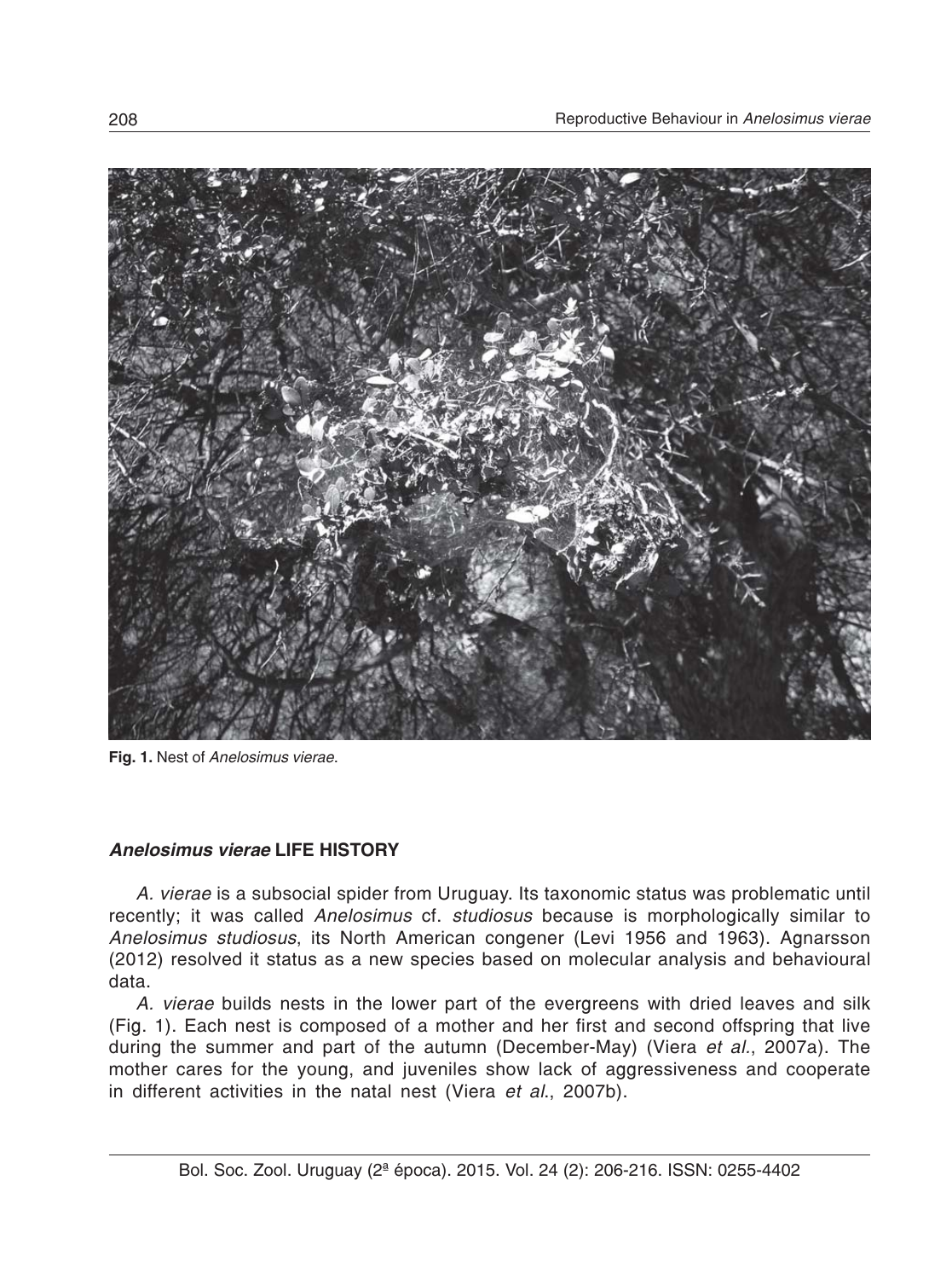

**Fig. 2.** Male (A) and female (B) of *Anelosimus vierae*.

Individuals remain in the communal nest until they reach adulthood at the end of the spring. They have a 2:1 secondary sex ratio (operative) biased towards females (Viera *et al.*, 2007a). It takes a variable number of moults to reach adulthood according to the gender, until eight moults in females and six in males (Fig. 2A, B). So, males mature and die earlier than females, while the latter mature asynchronously (Viera *et al.*, 2007a). The reproductive period occurs in the months of October and November (Viera *et al*., 2007a). Egg-sacs and spiderlings are present in summer and females die in late fall (Viera *et al*., 2007a, 2007b).

#### **SPERM INDUCTION**

After the maturation of male spiders, they go in search of females to mate, but previously they have to charge their copulatory organs, that are in the pedipalps, with the sperm that is produced in the gonads located in the abdomen. So, they engage in a process called sperm induction. First they build a sperm web, which varies in size and shape depending on the spiders families. Second, they deposit a droplet of semen from their gonopore on the web, and then takes up the semen in their pedipalps (Foelix, 2011).

Under laboratory conditions, we contacted an adult male with an adult female of *A. vierae* (N= 30) and filmed for two hours the occurrence and characteristics of male's sperm induction (Rojas Buffet & Viera, in press.). Results show that just after mating several males performed sperm induction. Within the two hours of experience, there was no remating.

The sperm induction of this species consists of several stages that we describe as follows. The males remain suspended with the ventral zone up in the female´s web, build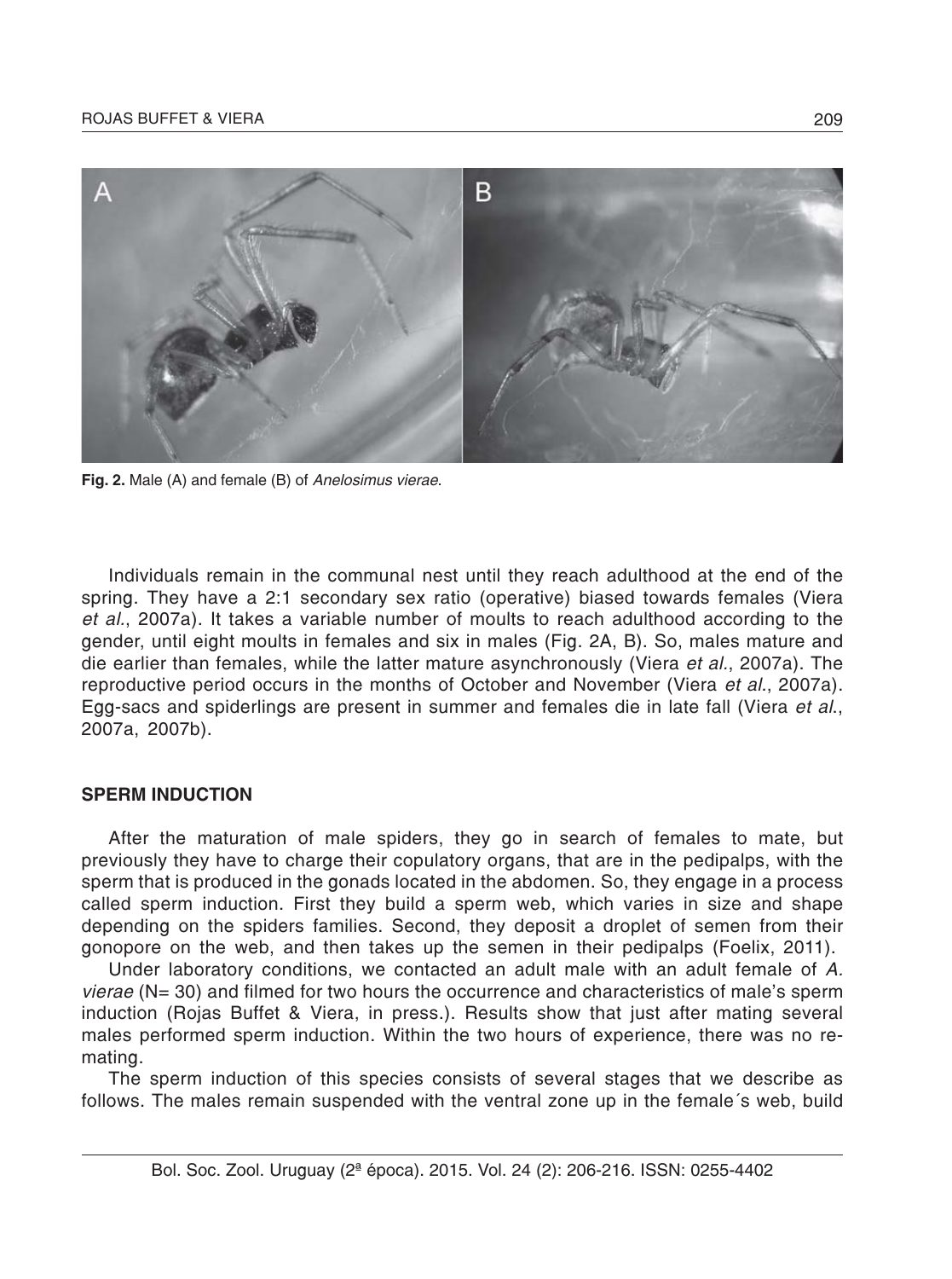a scaffolding of the sperm web that consists of two nearly parallel threads connected with the female's web. Then, males begin to lay a swath of threads between the parallel threads following several abdomen movements and laying threads in certain points of the parallel threads. The sperm web is a horizontal hourglass shaped web. Once the sperm web is finished, immediately, males move repeatedly the abdomen up and down until a drop of sperm emerge and is deposited on the thin middle portion of the sperm web. Then they place the tip of one pedipalp on the sperm drop with fast vibratory movements and absorb it; and repeat the same process with the other pedipalp. The duration of the entire process of sperm induction (sperm web construction  $+$  emergence of sperm drop  $+$  filling the pedipalps) takes approximately 5 min (Rojas Buffet & Viera, in press.).

#### **TWO SCENARIOS FOR SEXUAL ENCOUNTERS IN** *A. vierae*

Females can show one of two reproductive tactics according to the availability of resources (Ferreira, 2015). They con remain in the maternal nest sharing the web with other sisters (multi-female nest) or disperse as subadults and build individual nests (unifemale nest) (Viera *et al*., 2007a). So, when males disperse from their natal nest they can find multi-female nest with many subadult and adult females or with a uni-subadult-female nest. The scenarios determine the sexual strategies and preferences of males. (Viera & Albo, 2008; Rojas Buffet, 2011). Viera and Albo (2008) made an experimental design simulating a multi-female nest of *A. vierae* that allowed males to choose between females of different age and reproductive status (Fig. 3). These multi-female nests consist of one mature female, one recently moulted female and one subadult (penultimate) female. The authors found that all males courted at least one female, and no courtship was observed towards subadult females. Although recently moulted and mature females were receptive and attractive and males courted both simultaneously, males preferred to copulate with the mature males.

Albo *et al*. (2007) also reproduced the uni-subadult-female nest. In this scenario, the subadult female was exposed to two males. Subadult females were very attractive to males, which located their refuges, courted and fought with other males. Many subadult females actively vibrated and touched males and elicited pseudocopulations. The adoption of adult mating posture and the prolonged pseudocopulation shown by subadult females was described in this work for the first time in spiders.

#### **COURTSHIP, COPULATION AND PSEUDOCOPULATION**

Albo *et al*. (2007) and Rojas Buffet & Viera (unpublished data) found that when males arrive to an adult or subadult female web, they perform courtship walking and they move their pedipalps alternately and vibrate their body. When they reach a female they touch legs and abdomen with legs I and pedipalps.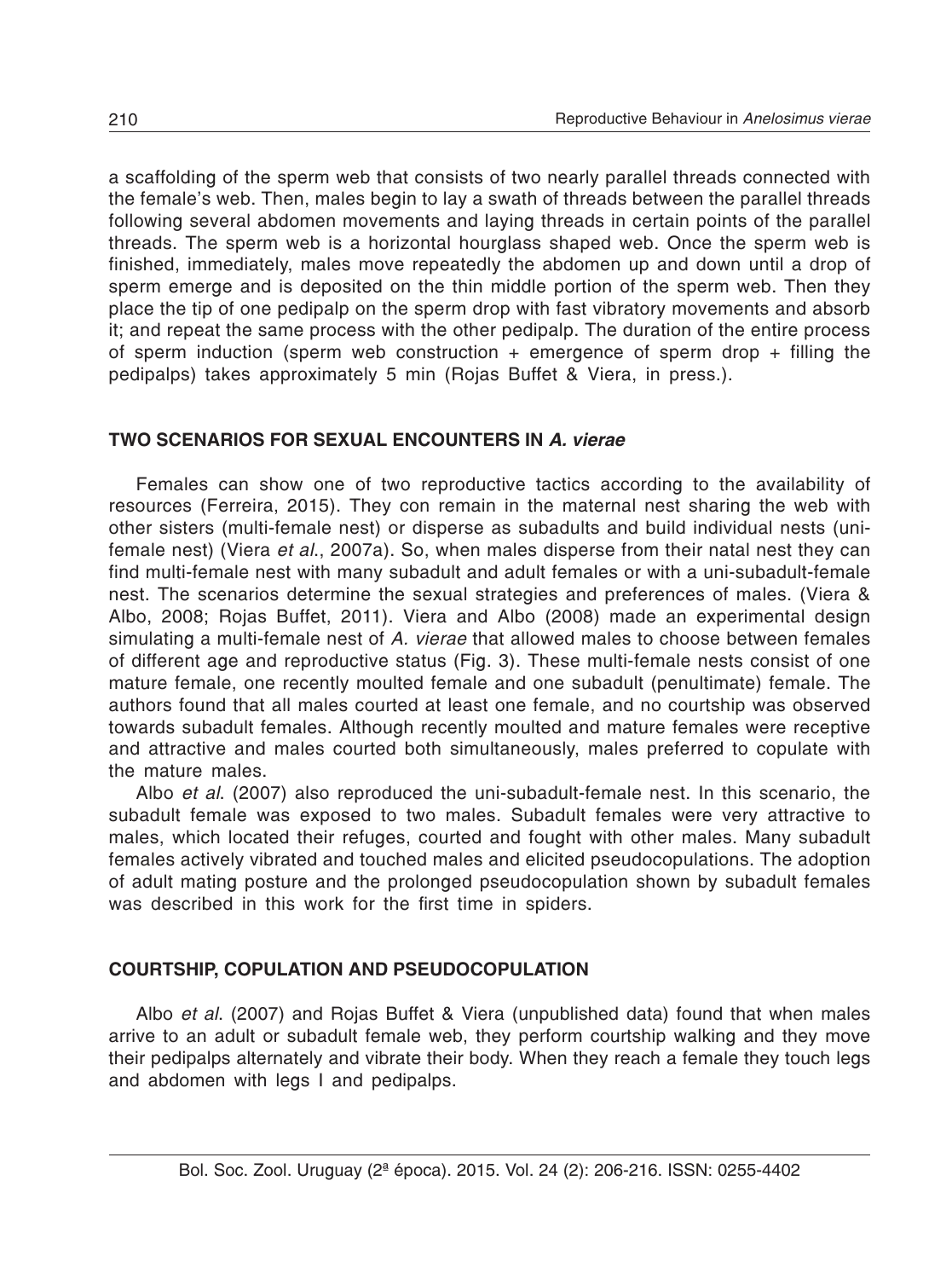#### ROJAS BUFFET & VIERA 211



**Fig. 3.** Flowerpot used as experimental design using two adult males and four females of different reproductive stages.

Receptive adult females respond to male courtship by performing body vibrations and touching males with forelegs. Then the couple adopts the receptive posture, the male suspends horizontally in the female web, with ventral side up, and the prosoma towards the female; and the female faces down and the body axis is approximately inclined 45º. In this position, the male begins to make several attempts to insert their copulatory organs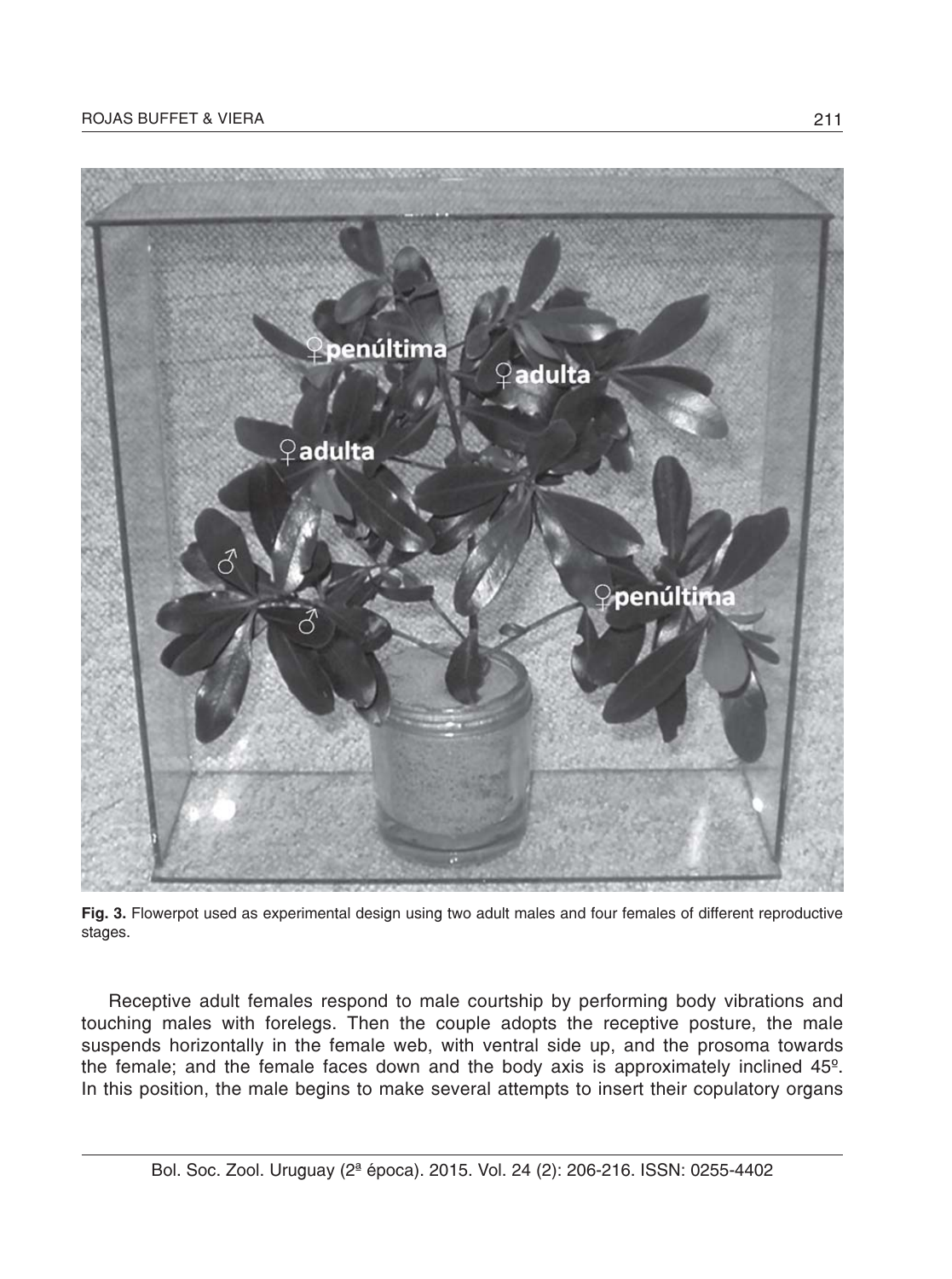performing drumming behaviour with both pedipalps on the female epigynum, until one achieves the pedipalpal insertion. He makes several ejaculations with that pedipalp and then changes the pedipalp and starts again the same routine with the other pedipalp. The total duration of the copulation is more than one hour. The end of the copulation can be given by both sexes, when the male withdraws the copulatory organ voluntarily or when the female repeatedly twists her body until it is released from the male copulatory organ (Albo *et al*., 2007; Rojas Buffet & Viera, unpublished data).

Male courtship when they are exposed to subadult females is longer than against adult females (Rojas Buffet & Viera, unpublished data). In some cases, subadult females accept male courtship and adopt the typically adult receptive posture. In this position the male pedipalps face the area of the female epigynum. The male makes several attempts to insert the copulatory organs, drumming with his pedipalps alternately (right and left, either) the female epigynum, but cannot insert any of them because of a mechanical impediment given that females do not have fully developed epigynum (Albo *et al.,* 2007; Rojas Buffet, 2011). The drumming of the male pedipalps on the female epigynum is not a continuous behaviour; the male stops this movement and before he continues with a new cycle of drumming, he remains quiescent or moves away. This behaviour powerfully attracted our attention and therefore we are currently assessing the implications for both sexes of having it (Rojas Buffet & Viera, unpublished data).

#### **CONFLICT BETWEEN MALES**

When two males arrive to a female web they engage in agonistic behaviour. Behavioural patterns involved in male-male conflicts are: silk thread tension, vibration, persecution, ritualised fighting and grapple. The two last behaviours occur in few cases and when both males have similar body condition. In the ritualised fighting, the males confront venter-toventer and facing upwards, contacting leg tarsi and vibrating intensively their bodies, but causing no damages. In the grapple, males face each other, crossing legs and biting each other chelicerae to chelicerae, finishing with injuries or death of one of the individuals (Albo *et al.,* 2007; Rojas Buffet, Gómez & Viera, unpublished data).

The winner male mates with the female firstly. However, the loser male remains as «satellite» probably because the adult females re-mate easily; she can accept the loser male then. Therefore, it is expected that both males have a percentage of paternity of the female's offspring.

Lorieto *et al.* (2010) did not found a pattern of sperm priority using the sterile male technique. Both the first male that copulates and the second one show highly variable percentages of paternity, including total paternity of the first male and total paternity of the second male, suggesting that other factors have greater importance and that there may be cryptic female choice in this species.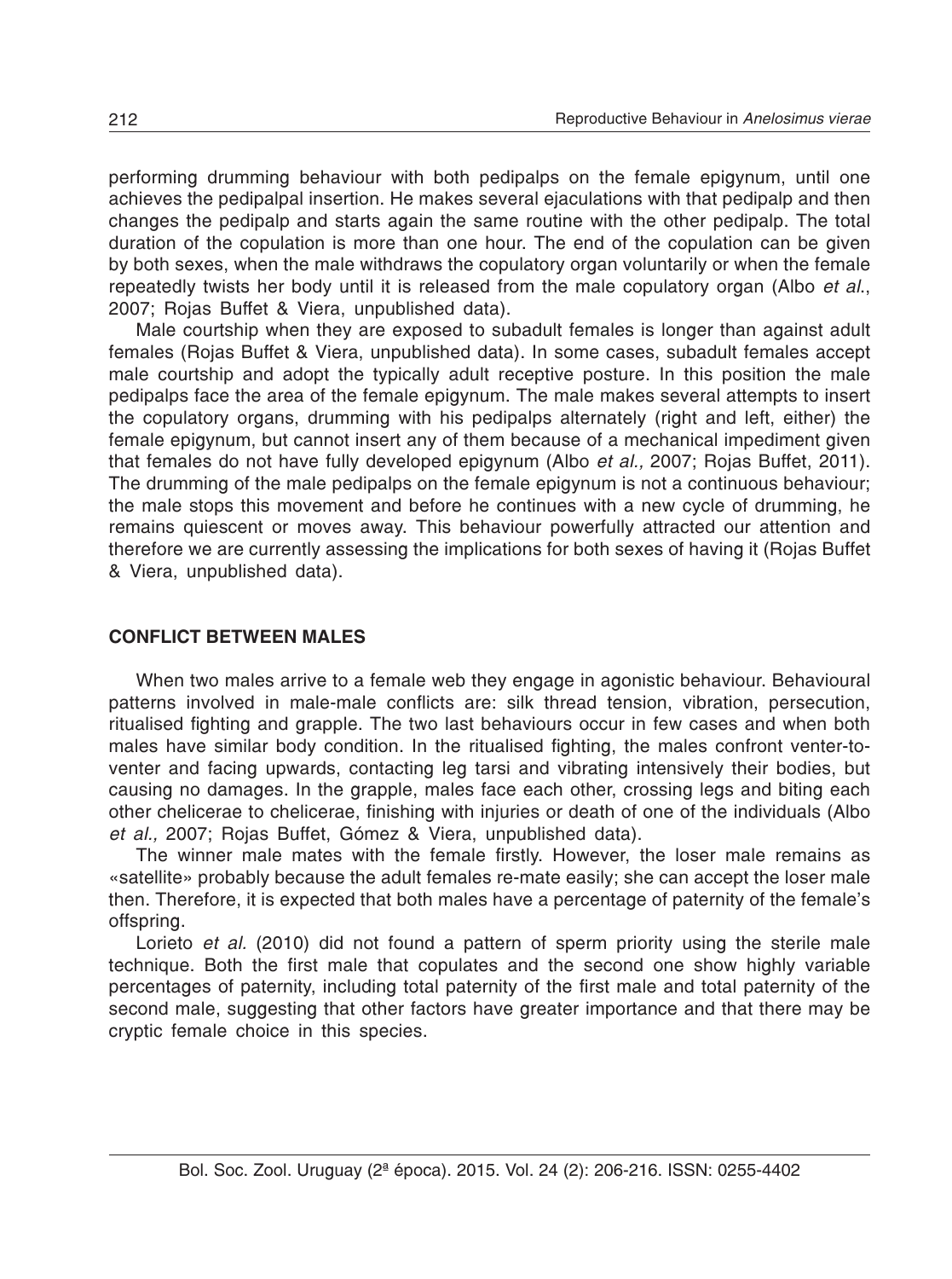## **ASPECTS OF BREEDING THAT INFLUENCE THE FUTURE REPRODUCTIVE SUCCESS**

Regurgitation from adult females towards juveniles is a well-known phenomenon in social spiders (Lubin & Bilde, 2007). In the subsocial spider *A. vierae* maternal regurgitation to offspring plays an important role in the survival of the colony (Ghione *et al.,* 2004). However, food transfer between large juveniles also occurs in this species. Viera *et al.* (2005) experimentally tested if well fed penultimate females were capable of regurgitating fluids to starved males, and if well fed penultimate males were capable of regurgitating fluids to starved females. They concluded that both well fed penultimate males and females can feed other starved subadults, but when given access to members of the opposite sex, males benefit more from females than females with males. Later, in Gómez *et al*. (2015), we investigated if this regurgitation exchange among subadults could contribute somehow in the adult male's fitness. In this study, we examined the effects of supplementary food on the subadult male's development towards maturity. We carried out two types of trial: groups of subadult males and females siblings and non-siblings were weighed, and cephalothorax and leg I in adult males were measured. Our results suggest that the supplementary food obtained by males from sisters allows the acquisition of larger size. Besides weight gain, males fed by females reached larger sizes of leg I femur and tibia. As we said previously, leg I plays an important role in intrasexual competition, given that males with larger legs are more likely to win agonistic encounters and mate in first place. Although Lorieto et al (2010) did not found a pattern of sperm priority, more studies using molecular tools, are necessary to elucidate the cryptic female choice.

### **CONCLUSIONS AND FUTURE PERSPECTIVES**

This review collects information on sexual behaviour in *A. vierae*. This species has shown very striking features in reproductive terms such as stereotyped male-male fighting and sexiness of juvenile females for males, and not only that but also, the surprising response of these females similar to the behaviours shown by adult females. Such reproductive characteristics, like other features of their life history, match with the evolutionary position of this species between solitary and more social spiders. Studies on the reproductive mechanisms in subsocial and quasisocial spiders are scarce and we believe that many more studies are needed to understand how the sexual selection operates in social species.

Given that one of the advantages of group living is to increase reproductive success, the study of the reproductive mechanisms is a key point to understand how sociality has evolved in spiders. The solitary, subsocial and quasisocial species may have different characteristics regarding sexual behaviour. So, the study of sexual interactions will let us understand how sexual selection works in spiders with different degree of social behaviour. Our future studies aim to understand the causes and possible benefits of the pseudocopulatory behaviour for one or both sexes of *A. vierae*, and in particular to comprehend how it affects future sexual encounter in the couples involved. In addition,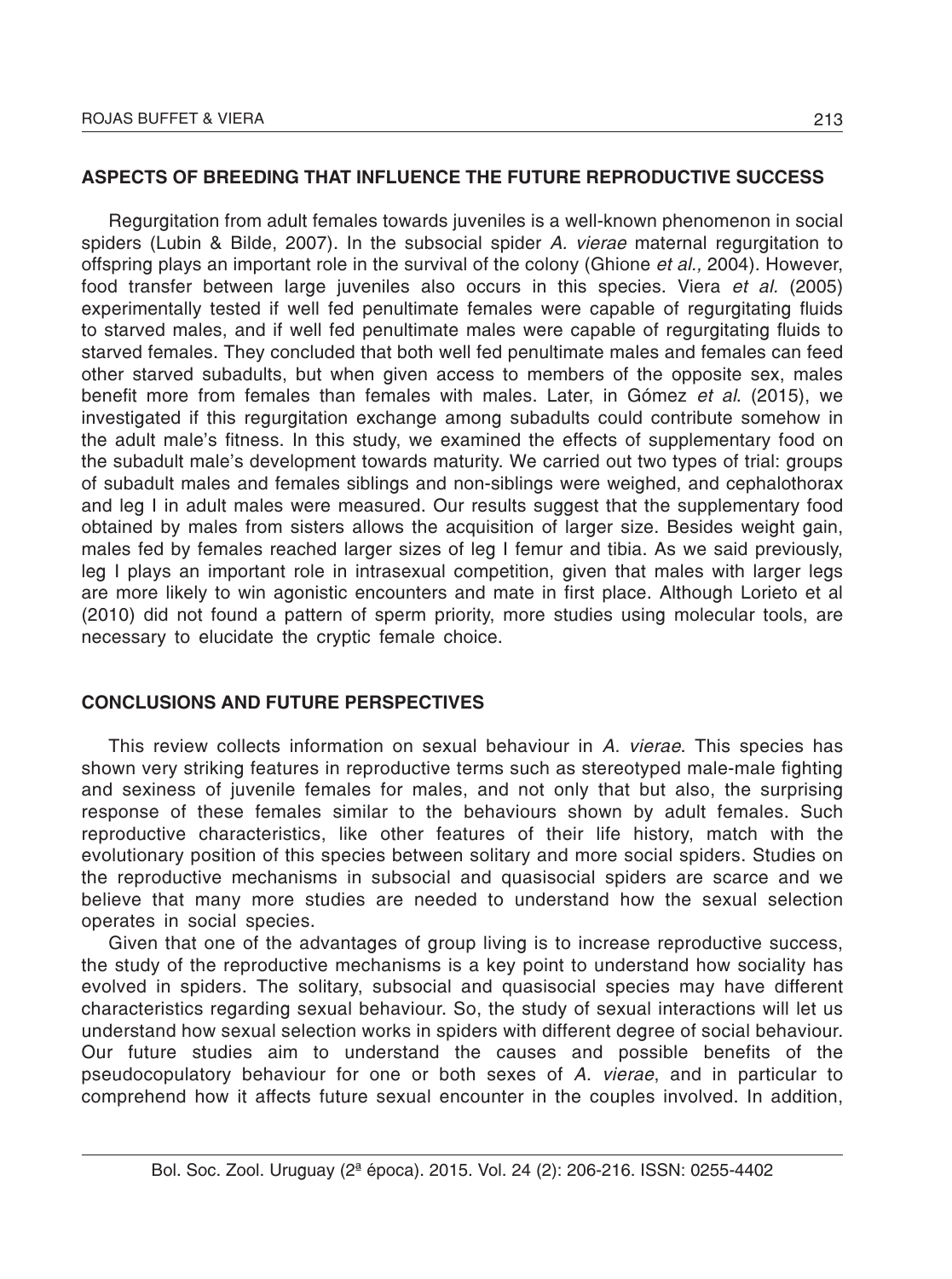considering the available behavioural data, it would be interesting to test thorough experimentation male mate choice and cryptic female choice hypotheses in this species.

## **ACKNOWLEDGEMENTS**

We would like to thank all the co-authors of papers of *A. vierae* and two anonymous reviewers for their suggestions and comments.

## **REFERENCES**

- Avilés L. 1997. Causes and consequences of cooperation and permanent sociality in spiders. Pp. 476-498. *In:* Choe J. C. & Crespi B. (Eds.). The Evolution of Social Behavior in Insects and Arachnids. Cambridge University Press.
- Albo M. J., Viera C. & Costa F.G. 2007. Pseudocopulation and male-male conflict elicited by subadult females of the subsocial spider *Anelosimus* cf. *studiosus* (Theridiidae). Behaviour, 144: 1217-1234.
- Bilde T. & Lubin Y. 2011. Group living in spiders: cooperative breeding and coloniality. Pp. 275-306. *In:* Herberstein M. E. (Ed.). Spider Behaviour: Flexibility and Versality. Cambridge University Press.
- Brach V. 1975. The biology of social spider *Anelosimus eximius* (Araneae: Theridiidae). Bulletin of the Southern California Academy of Sciences, 74: 37-41.
- Buskirk R. E. 1981. Sociality in the Arachnida. Pp. 282-367. *In:* Hermann, H.R. (Ed.) Social Insects II. Academic Press. New York.
- Cayafa M., Viera C. & Costa F.G. 2011. ¿Los machos de la araña subsocial *Anelosimus vierae* son capaces de orientarse por el olor de nidos coespecíficos? Boletín de la Sociedad Zoológica del Uruguay (2ª época), 20: 1-10.
- Christenson T. E. 1984. Behavior of colonial and solitary spiders of the theridiid species *Anelosimus eximius*. Animal Behaviour, 32: 725-734.
- Ebert D. 1998. Behavioral asymmetry in relation to body weight and hunger in the tropical social spider *Anelosimus eximius* (Araneae, Theridiidae). Journal of Arachnology, 26: 70-80.
- Erez T., Schneider J. M. & Lubin Y. 2005. Is male cohabitation costly for females of the spider *Stegodyphus lineatus* (Eresidae)? Ethology, 111: 693-704.
- Ferreira L. 2015. Factores que influyen en la dispersión de la araña subsocial *Anelosimus vierae* (Araneae, Theridiidae). Tesis de Maestría, Facultad de Ciencias, UdelaR. Montevideo.

Foelix R. F. 2011. Biology of spiders. Oxford, University Press, 3rd edition. 419 pp.

- Ghione S., Viera C. & Costa F. G. 2004. Ability to capture prey in early instars of the subsocial spider *Anelosimus studiosus* (Henz, 1850) from Uruguay (Araneae, Theridiidae). Bulletin of the British Arachnological Society, 13: 60-62.
- Gómez D., Rojas-Buffet C. & Viera C. 2015. The influence of regurgitation by sister on male's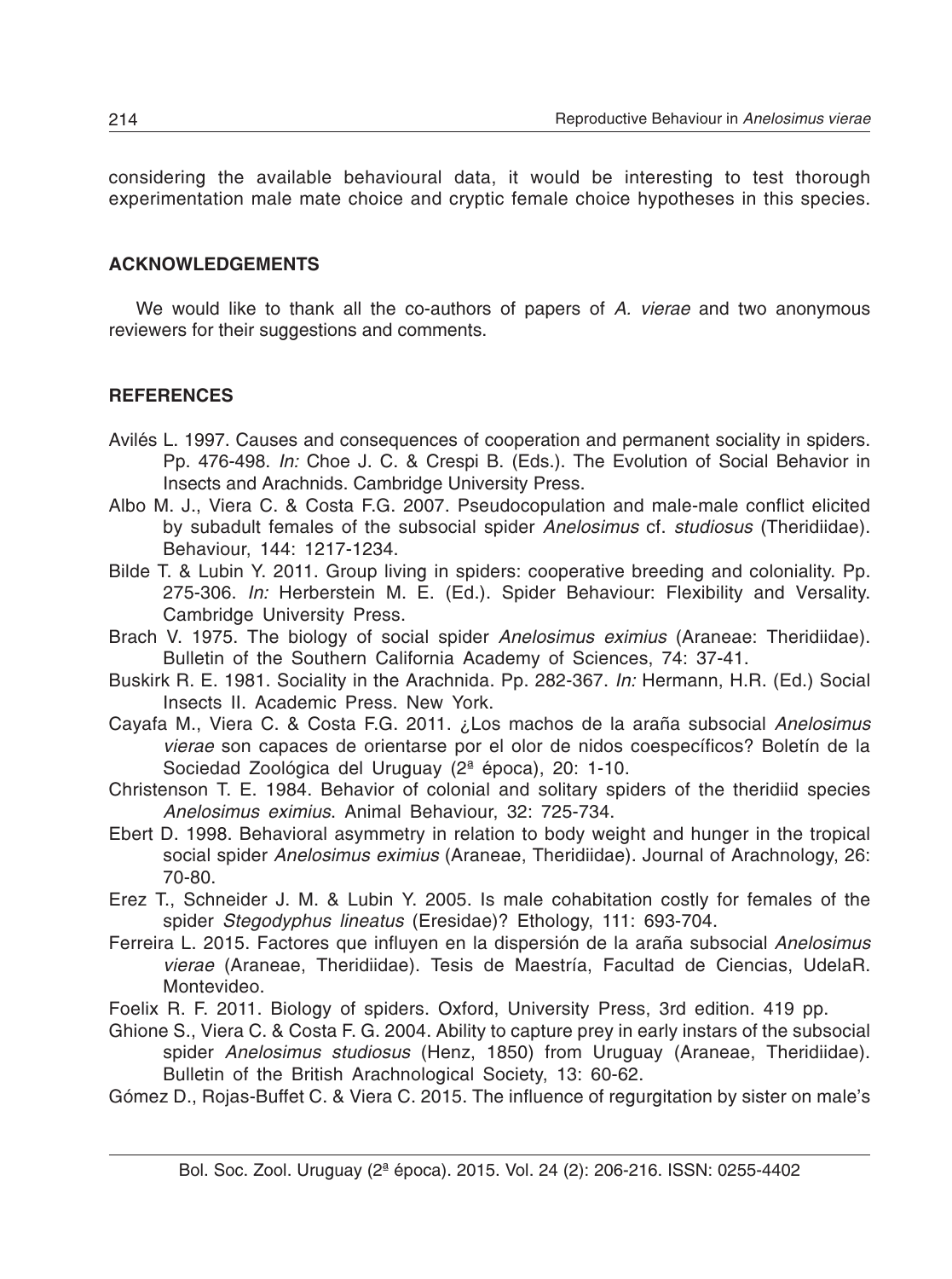growth in the subsocial spider *Anelosimus vierae* (Araneae, Theridiidae). Arachnology, 16: 252-254.

- Gundermann J. L., Horel A. & Roland C. 1997. Costs and benefits of maternal care in a subsocial spider, *Coelotes terrestris*. Ethology, 103: 915-925.
- Jones T. C & Parker P. G. 2002. Delayed juvenile dispersal benefits both mother and offspring in the cooperative spider *Anelosimus studiosus* (Araneae: Theridiidae). Behavioral Ecology, 13: 142-148.
- Klein B. A., Bukowski T. C. & Avilés L. 2005. Male residency and mating patterns in a subsocial spider. The Journal of Arachnology, 33: 703-710.
- Kullman E. J. 1972. Evolution of Social Behavior in Spiders (Araneae; Eresidae and Theridiidae). Annals of Zoology, 12: 419-426.
- Lorieto V., Ghione S. & Viera C. 2010. An indirect approach to study sperm precedence in a subsocial spider. Ethology, Ecology and Evolution, 22: 1-10.
- Lubin Y. 1986. Courtship and alternative mating tactics in a social spider. The Journal of Arachnology, 14: 239-257.
- Lubin Y. & Bilde T. 2007. The Evolution of Sociality in Spiders. Advances in the Study of Behavior, 37: 83-145.
- Pruitt J. N. & Riechert S. E. 2009. Male mating preference is associated with risk of precopulatory cannibalism in a socially polymorphic spider. Behavioral Ecology and Sociobiology, 63: 1573-1580.
- Pruitt J. N. & Riechert S. E. 2011. Nonconceptive sexual experience diminishes individuals' latency to mate and increases maternal investment. Animal Behaviour, 81: 789-794.
- Pruitt J. N., Burghardt G. M. & Riechert S. E. 2012. Non-conceptive sexual behavior in spiders: a form of play associated with body condition, personality type, and male intrasexual selection. Ethology, 118: 33-40.
- Rojas C. 2011. Cortejo y pseudocópula de la araña subsocial *Anelosimus vierae* (Theridiidae). Pasantia de grado, Facultad de Ciencias, UdelaR. Montevideo.
- Rojas Buffet C. & Viera C. In press. Loading the male pedipalps: sperm induction in a subsocial spider**.** Journal of Arachnology.
- Schneider J. & Andrade M. 2011. Mating behaviour and sexual selection. Pp. 215-274. *In:* Herberstein M. E. (Ed.). Spider Behaviour: Flexibility and Versality. Cambridge University Press.
- Smith D. R. 1997. Notes on the reproductive biology and social behavior of two sympatric species of *Philoponella* (Araneae, Uloboridae). The Journal of Arachnology, 25: 11- 19.
- Uetz G. W & Hieber C. S. 1997. Colonial web-building spiders: balancing the costs and benefits of group-living. Pp. 458-475. In: Choe, J. C. & Crespi, B. (Eds.). The Evolution of Social Behavior in Insects and Arachnids. Cambridge University Press.
- Viera C. 2011. Sociedades de arañas. Pp. 135-148. *In:* Viera, C. (Ed.). Arácnidos de Uruguay. Diversidad, comportamiento y ecología. Editorial Banda Oriental. Montevideo.
- Viera C. & Albo M. J. 2008. Males of subsocial spider choose among females of different ages and same reproductive status. Ethology, Ecology and Evolution, 20: 35-41.
- Viera C., Costa F. G., Ghione S. & Benamú M. 2007a. Progeny, development and phenology of the sub-social spider *Anelosimus* cf. *studiosus* (Araneae, Theridiidae) from Uruguay.